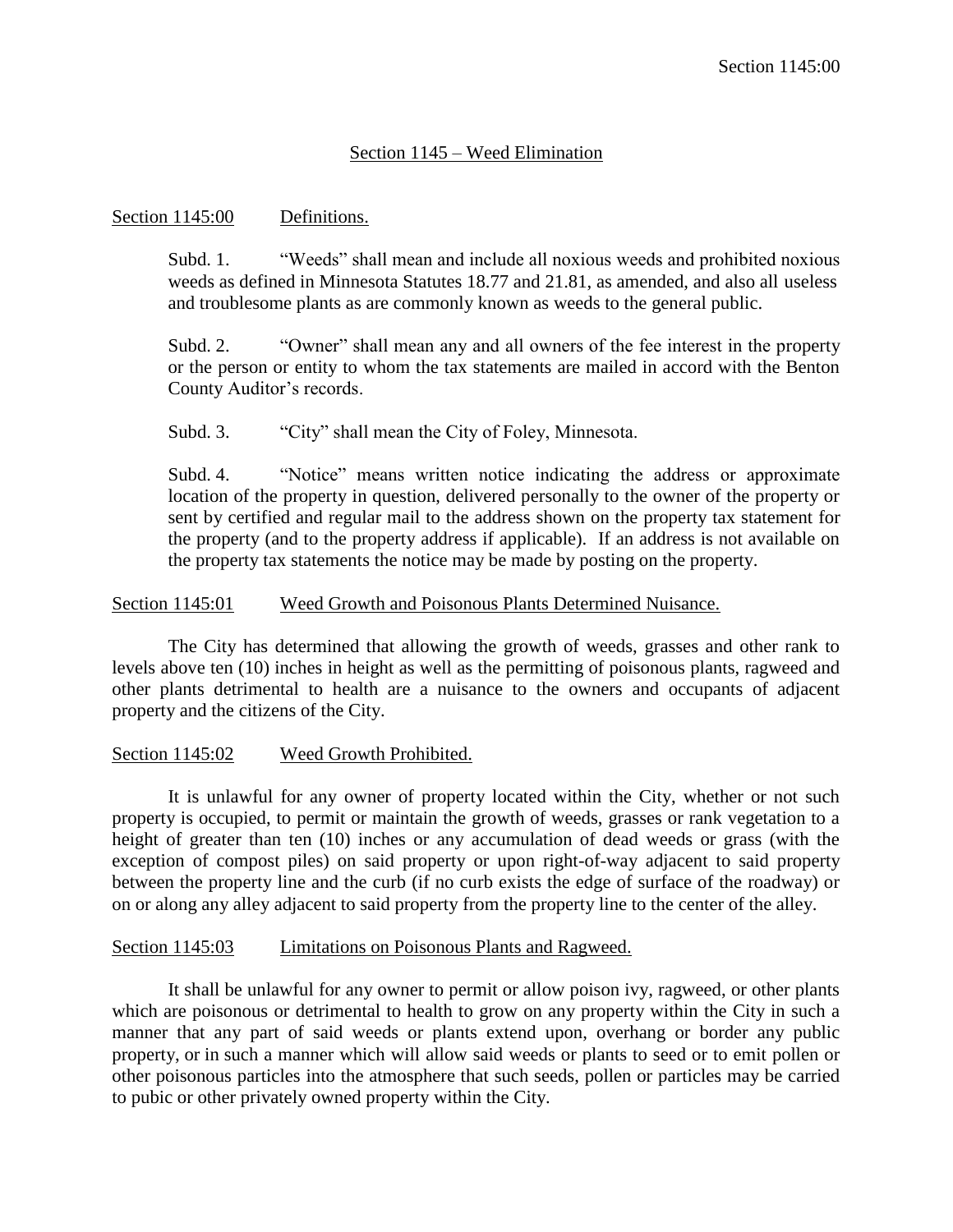## Section 1145:04 Duty of Property Owner.

It shall be the duty of the property owner to cause the removal of all weeds, grasses or other rank, and poisonous and harmful vegetation in accord with Section 4 above. A property owner's duty to cut and remove such weeds and other items shall extend to boulevards and unimproved alleyways adjacent to said owner's property.

### Section 1145:05 Agricultural Exemption.

Agricultural operations conducted in accord with the City's zoning and other ordinances shall not be subject to the provisions of this Ordinance to the extent this Ordinance would prohibit the growing and harvesting of crops, trees or other plants for sale or other use.

### Section 1145:06 Notice of Violation.

When a property owner permits or allows weeds, grasses, or other vegetation to exist in violation of this Ordinance, the Weed Inspector, the Chief of Police, or the community service officer may serve notice upon said owner ordering the owner to have the weeds, grasses or other applicable vegetation cut and removed within 5 days of the date of the notice. The notice shall state that in case of noncompliance the work may be completed by the City at the expense of the owner and that if unpaid, the charge for such work will be made a special assessment against the property concerned. The notice shall also inform the property owner that the order may be appealed by filing a written notice of appeal with the City Clerk within the 5 days of the date of notice.

#### Section 1145:07 Appeal.

If an owner who received an order to cut and remove weeds, grasses or other vegetation as provided for by this Ordinance believes that the order has been wrongly issued, said owner may appeal the order by filing with the City Clerk a written notice of appeal within 5 days of the date of the notice. Upon receipt of notice of an appeal the City Clerk shall place the matter on the next regular Council Agenda, when the matter will be heard by the City Council. The owner may present testimony and information to the Council, as may the Weed Inspector, the Police Chief, City staff, and other concerned citizens. After due consideration, the City Council shall decide whether the order will stand. In the event the Council determines that the order is appropriate, the owner shall have 3 days from the date of the Council's decision to comply with the order.

# Section 1145:08 Failure to Comply.

If an owner who has received an order under this Ordinance fails to comply within the applicable time frame, the City may, through its Superintendent of Public Works or the Superintendent's duly authorized employees or agents, cut and remove such weeds, grasses or other vegetation growing in violation of this ordinance. The Superintendent of Public Works shall keep a record showing the cost of such work attributable to each separate parcel and shall deliver such information to the Clerk for billing purposes.